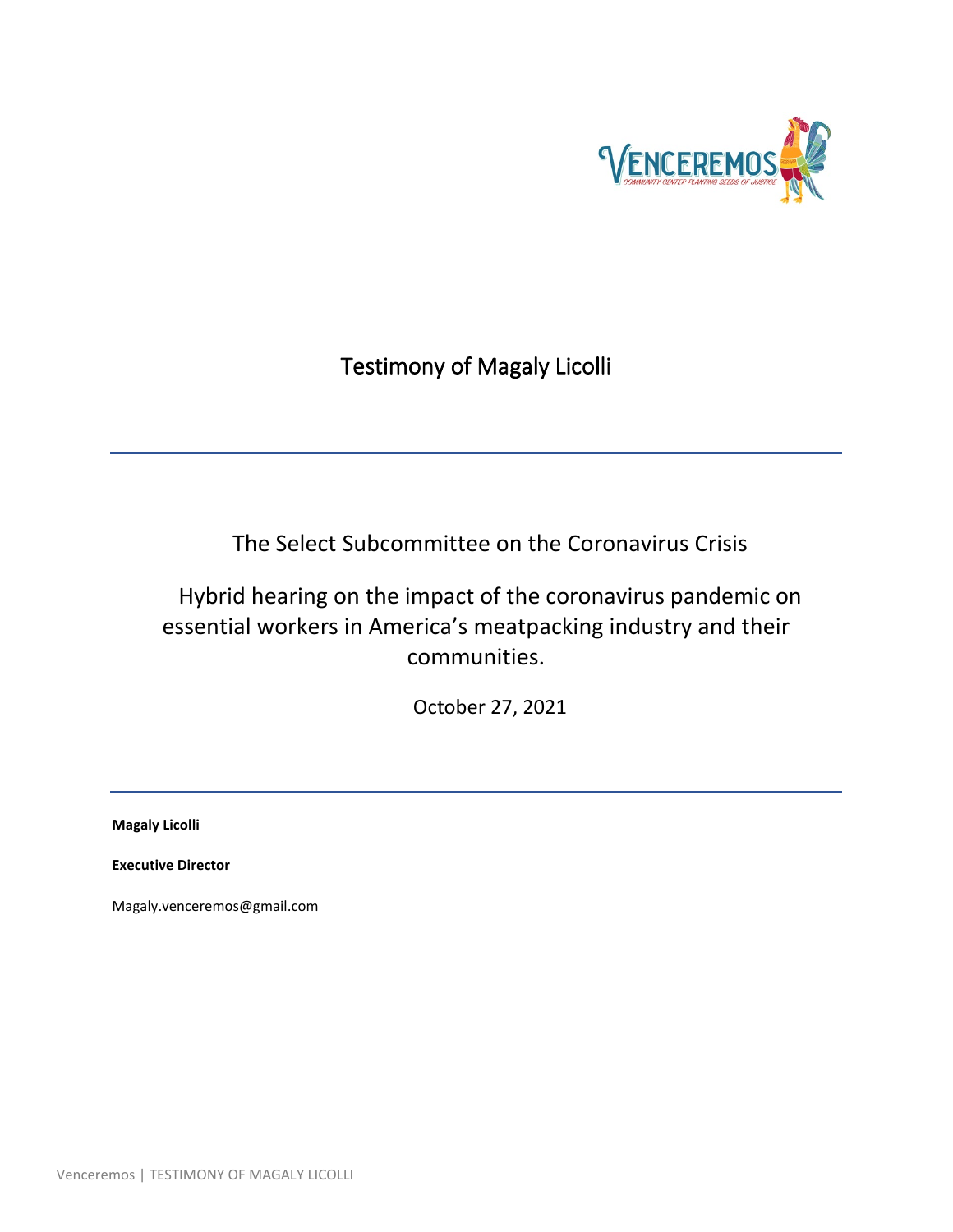Good afternoon, members of The Select Subcommittee on the Coronavirus Crisis. I'm grateful for the opportunity to testify today. My name is Magaly Licolli, I represent Venceremos, a worker-based human rights organization in Arkansas that works to ensure the dignity of poultry workers. Having worked directly with numerous poultry workers at several plants in Arkansas the past seven years, I have heard firsthand from the very beginning of the pandemic how poultry companies exposed workers to contracting and dying from COVID.

Arkansas is home to five Fortune 500 companies, including Tyson Foods. Yet, the state has the sixth highest poverty rate in the U.S. With almost 30,000 workers, poultry processing is the fifth largest employer in the state and is responsible for more than 10% of US poultry meat processing. The locus of production is in northwest Arkansas. This region has a high concentration of foreign-born Hispanic/Latino immigrants, and many are employed in the industry alongside significant numbers of Black, Asian/Pacific Islander, and white workers. Together, these are the people who ultimately transform the chickens grown on Arkansas farms into the drumsticks, cutlets, and prepackaged meals that are sold to consumers through corporate supply chains.

I began advocating for poultry workers in 2014 because I met former poultry workers who used to work for Tyson Foods and other poultry companies, who were unemployed because they had suffered accidents in the plant that left them injured for life. Rather than supporting or indemnifying them, these companies discarded the workers injured in their plants. I saw how these workers struggled to find resources to survive, and how their communities remained in the shadows.

Women poultry workers founded Venceremos with me because they had experienced firsthand abuses from the poultry industry. Venceremos was born with the idea that to fix longstanding abuses, workers must be part of the solution. Only through hearing their voices and ensuring their participation can working conditions truly improve and become more humane.

When the pandemic hit the U.S. in January 2020, poultry workers immediately knew they were at higher risk for contracting the virus because they work extremely close to each other and without meaningful protections. I remember when a Tyson worker fearfully asked me: "We work extremely close to each other, what will happen to us? What can we do?" Between March and April of last year, poultry processing volumes [dropped by 12 percent.](https://www.ers.usda.gov/data-products/chart-gallery/gallery/chart-detail/?chartId=98331) There were [numerous outbreaks](https://thefern.org/2020/04/mapping-covid-19-in-meat-and-food-processing-plants/) at meat processing plants, [leading](http://www.ufcw.org/press/) to 6,500 cases and 20 deaths among meatpacking workers. There were widespread closures of facilities owned by JBS and Smithfield. The CEO of Tyson Foods placed [full-page ads](https://thefeed.blog/2020/04/26/feeding-the-nation-and-keeping-our-employees-healthy/) in the *New York Times* and *Washington Post* pleading that "the food supply chain is breaking" and that Tyson's "plants must remain operational." In response to this meat-processing crisis, former President Trump issued an [executive order](https://www.whitehouse.gov/presidential-actions/executive-order-delegating-authority-dpa-respect-food-supply-chain-resources-national-emergency-caused-outbreak-covid-19/) declaring that meatpacking plants must stay open during the COVID-19 pandemic.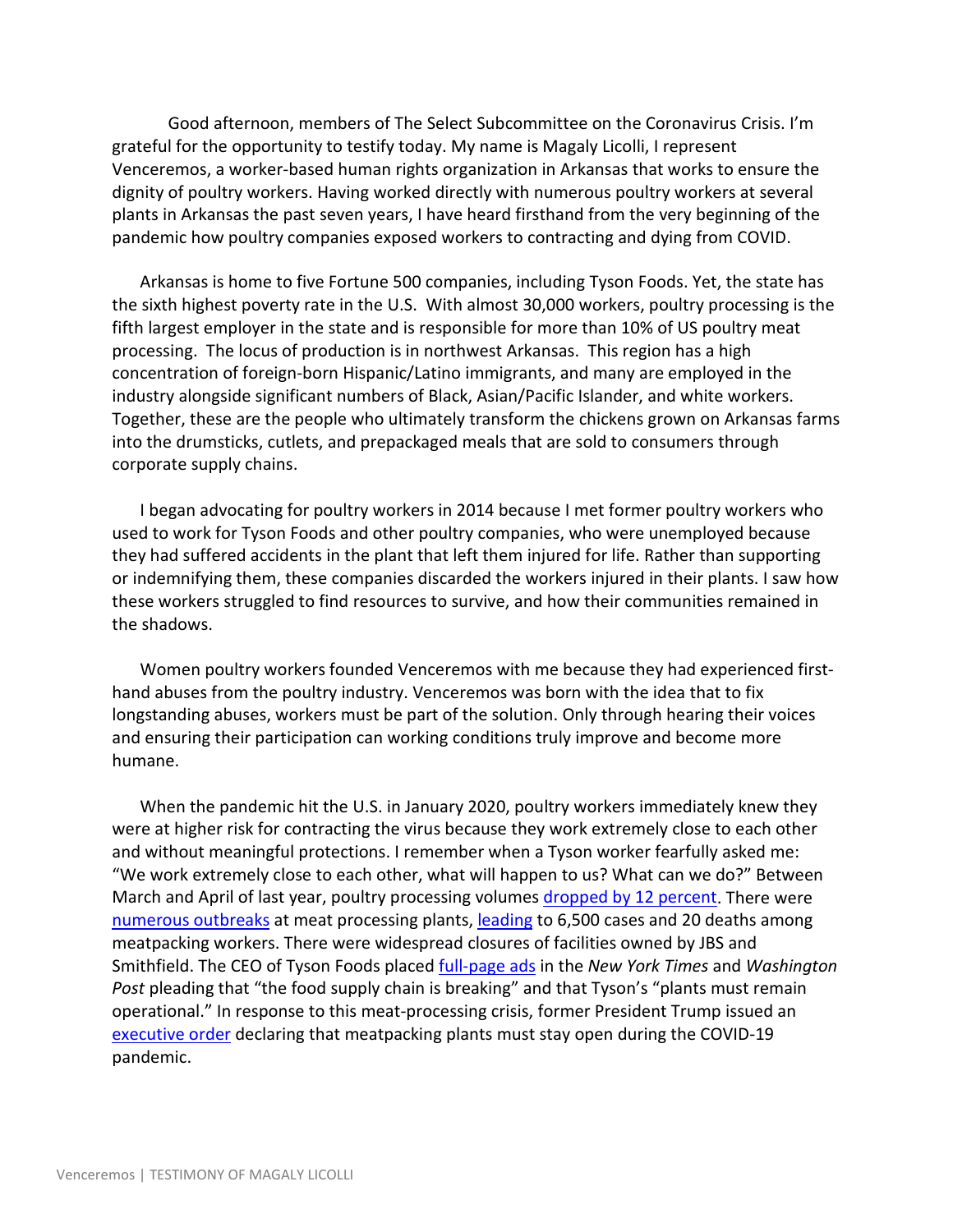Despite the government declaring meat packing workers essential in April 2020, neither the government nor the companies followed through on their public promises to protect workers' health and safety. For example, OSHA never enforced its own COVID19 guidelines for meat processing companies. Therefore, workers felt completely abandoned and unprotected, as they were unable to file complaints with OSHA that would result in an inspection once they fell sick and COVID began to rampage through meat packing plants and communities.

By keeping processing plants open, ignoring some or all worker-protection requirements, and simply relying on new workers to continuously replace those infected and killed by a disease whose spread we knew how to prevent, it was clear that the industry, and the administration preferred to sacrifice worker lives for the sake of the bottom line.

Tyson Foods and other poultry companies didn't act immediately to prevent the spread of the virus, and responded only when their public image began to take a hit and it was too late for thousands of workers. The [first case of COVID-19](https://www.nejm.org/doi/10.1056/NEJMoa2001191) in the U.S. occurred on January 2020. In March, we had to organize calls to action and an online campaign targeting poultry firms Tyson Foods, George's Co, Simmons Food, and Cargill, demanding essential protections. We gathered over 50,000 signatures. Workers from Tyson Foods, and George's plants in Springdale, AR organized over 300 workers to sign a worker petition, and two rallies to deliver the petitions. It wasn't until April 23 of 2020, after more than [5,000 cases](http://www.ufcw.org/category/press-releases/) had developed among meat processing workers, that Tyson finally provided its line workers with personal protective equipment.

However, their response to worker demands and negative press were mostly public relations crisis management that [did little to actually protect workers.](https://talkbusiness.net/2021/09/some-tyson-foods-workers-voice-concern-over-safety-and-lack-of-pay/) For instance, the scanners that Tyson installed to screen workers for COVID-19 were strictly for show because such devices can't detect asymptomatic cases. Instead of implementing well known actual preventive measures, spelled out in [CDC guidelines,](https://www.cdc.gov/coronavirus/2019-ncov/community/organizations/meat-poultry-processing-workers-employers.html) such as distancing workers, partitions don't work unless workers are six feet apart, and they need to be in front of the worker. The workers I spoke to say that Tyson [complied incompletely](https://www.nwahomepage.com/news/featured-stories/exclusive-look-inside-nwa-tyson-plant/) or not at all, and that any social distancing practices and such measures did not extend to other common areas such as break rooms and restrooms. This made it clear that measures that would cost the companies money or slow the output of plants were off the table, and further illustrated the low value these companies placed on their workers' lives and wellbeing.

During that time, we inevitable saw the first big COVID outbreaks at various poultry plants throughout Arkansas. I remember receiving many daily calls from workers, letting me know how terrified they were to see how fast their co-workers were getting infected with COVID. The companies did nothing to notify workers who had been exposed to COVID, and they did nothing to quarantine those workers. Soon, the outbreaks spread so quickly that companies such Tyson lost much of their workforce. Their response was to [increase line speeds](https://thecounter.org/poultry-plants-line-speeds-covid-19-cases-tyson-cargill/) to maintain production levels, cramming workers even more closely together and making conditions more dangerous. Many workers also had to take on jobs and operate equipment that they were not trained for, creating a severe safety hazard. Throughout it all, workers only had 20-minute breaks every